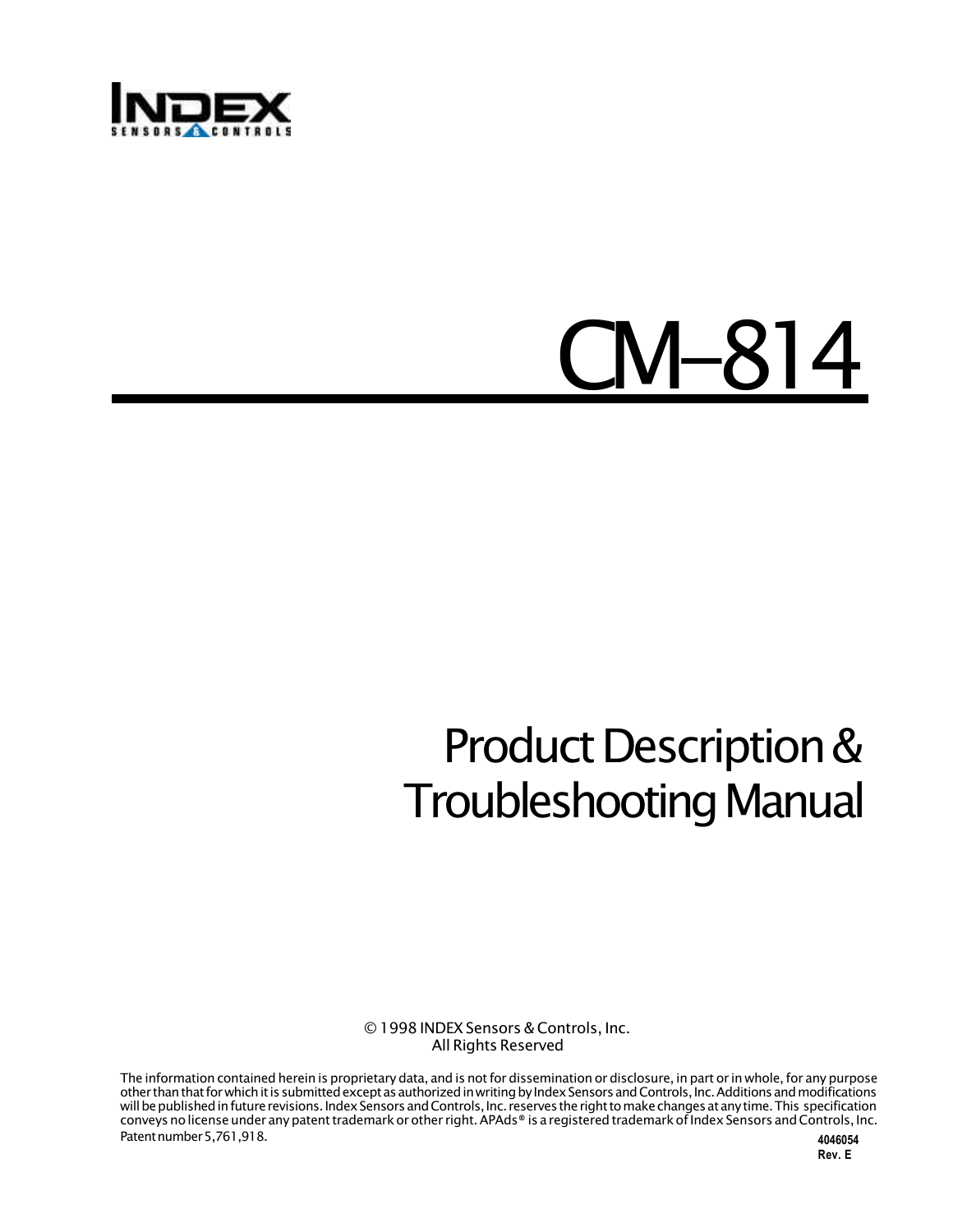## 1. CM814 Functional Description

The CM814 is an electronic, micro-controller based device that implements the functions of the APAds® (Air-conditioning Protection and Diagnostics System) control system. It is part of a family of APAds controller products specifically designed to reduce air conditioning maintenance costs in vehicular HVAC systems by increasing the life of system components and aiding in the diagnosis of system faults. With APAds, air conditioning reliability is improved by actively monitoring system conditions and controlling the refrigerant compressor and the on-off fan drive. When used in a functional and properly maintained vehicular HVAC system, the CM814 is transparent to the vehicle operator. The salient feature of the CM814 is that it protects AC system components from unstable and self destructive modes by placing limits on the dynamic response of the system under certain environmental and suboptimal conditions. Additionally, diagnostics aid technicians in the servicing of systems by communicating specific fault codes that warn of existing or impending problems.

The APAds® control system is composed of an electronic control module (CM814), two "semi-smart" pressure switches and a conventional evaporator thermostat (TSTAT). The input signals are interpreted by control and diagnostic algorithms which drive outputs to the AC clutch coil, fan actuator circuit and diagnostic LED's. In the APAds system, the CM814 controller becomes the only device through which power is switched to the AC clutch coil. The CM814 fan output is designed to interface with electronically controlled diesel engines, but it can be used on mechanical engines with the addition of an appropriate engine fan temperature control.

The CM814 is an Index standard product designed for installation in the commercial vehicle underhood environment. It is packaged in a rugged housing designed to withstand severe environmental conditions.

| Name         | Function | Description                                |
|--------------|----------|--------------------------------------------|
| AC Drive     | Output   | AC compressor clutch coil drive            |
| Fan          | Output   | Fan actuator circuit                       |
| GND(3)       | Power    | Module ground, Pressure Switch Returns (2) |
| HPx          | Input    | High pressure switch                       |
| LPx          | Input    | Low pressure switch                        |
| <b>TSTAT</b> | Input    | Evaporator thermostat and AC on/off input  |
| VIGN         | Power    | Module supply voltage, ignition switched   |

## 2. Electrical I/O Definition

#### 2.1 Inputs: The module receives inputs from the following sensors:

Index PM-700 series pressure switches: HPx, High pressure switch, normally closed LPx, Low pressure switch, normally closed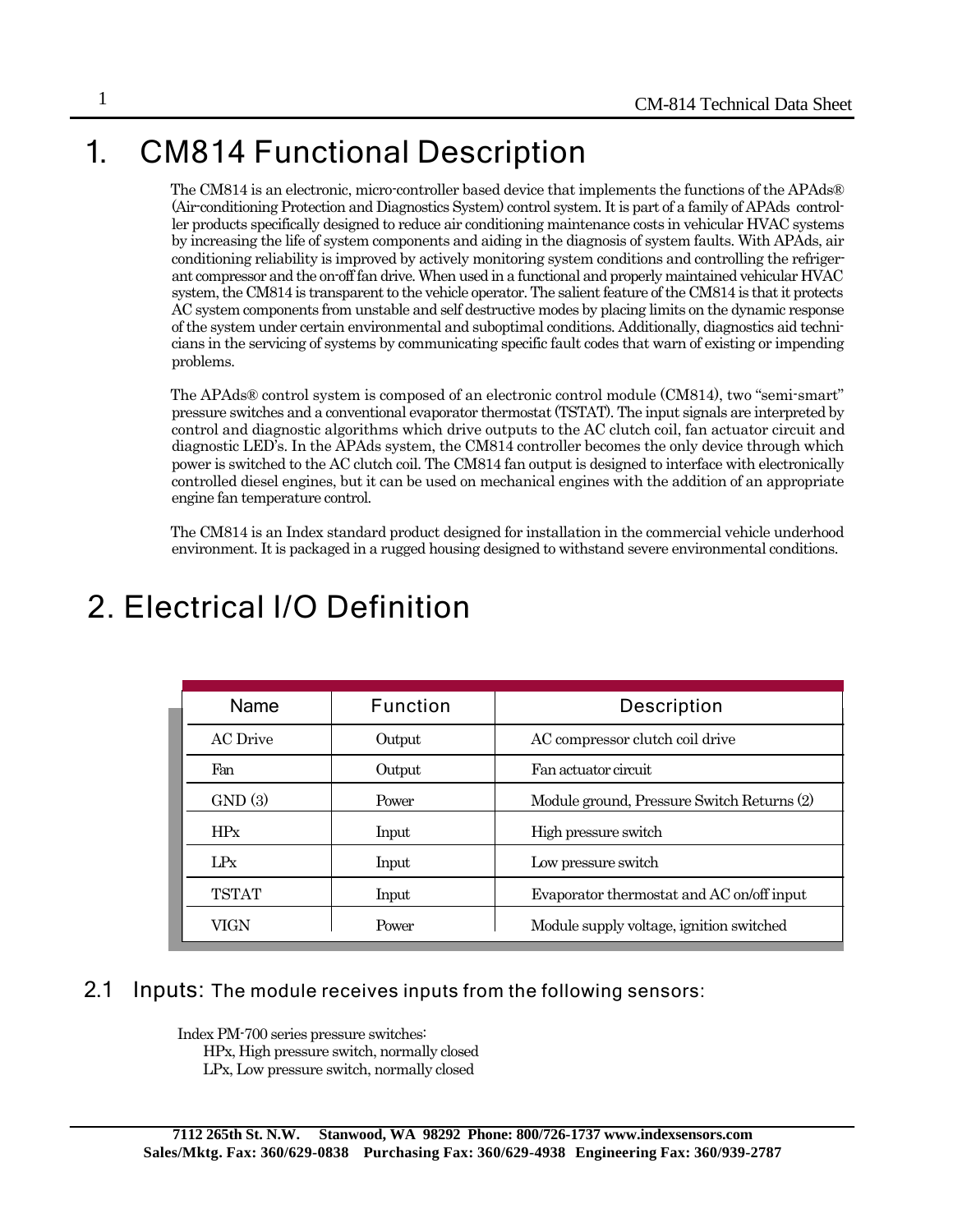#### 2.1 Inputs - continued

These "semi-smart' devices have an internal resistor installed in parallel with the electrical contacts to allow diagnosing of sensor, wiring and connector faults. Both switches are configured to provide a current path to ground when they are closed. (Reference PM-700 Technical Data Sheet.)

Note: Actual set and reset pressures are application specific.

TStat (Evaporator Thermostat)

The evaporator thermostat is the main AC system control. The TSTAT is wired in series with the AC system on/off switch. These switches are configured to switch to battery voltage when AC compressor operation is desired.

#### 2.2 Outputs: The module produces the following output signals:

ACDrive (Compressor Clutch Drive) A high side relay switch that provides battery voltage to the AC compressor clutch coil when activated.

Fan (Fan Actuator)

A low side switch (sinking to ground) that is used to signal the fan actuator circuit to activate the on/off fan drive. A fan "on" state is signified by the switch being in the open (nonconducting) condition.

Diagnostic LEDs:

Red and green diagnostic LEDs on the module are used to communicate fault diagnostics and indicate system status.

### 3. Control & Diagnostic Functions

#### 3.1 A/C Compressor Control Rules

- 1. The AC compressor is absolutely kept off for the first 15 seconds after ignition switch engagement (module powerup).
- 2. The thermostat input is ignored and the AC compressor is turned on for 15 seconds directly after the 15 second ignition engagement timer (rule 1) times out. If the high or low pressure switches indicate out of bound or fault conditions, the compressor is turned off.
- 3. All three inputs (TStat, HPx, LPx) that can control the AC compressor are governed by control logic that limits the maximum cycle rate to once every 15 seconds.
- 4. The evaporator thermostat is the primary control. The AC compressor will cycle at the frequency governed by the thermostat but is limited to a maximum of one cycle per 15 seconds (rule 3)
- 5. When the high pressure switch indicates a high pressure condition, the AC compressor is allowed to stay on for an algorithmically determined variable period, limited to 10 seconds. The compressor is allowed to turn on after the high pressure switch resets and rule 3 is satisfied.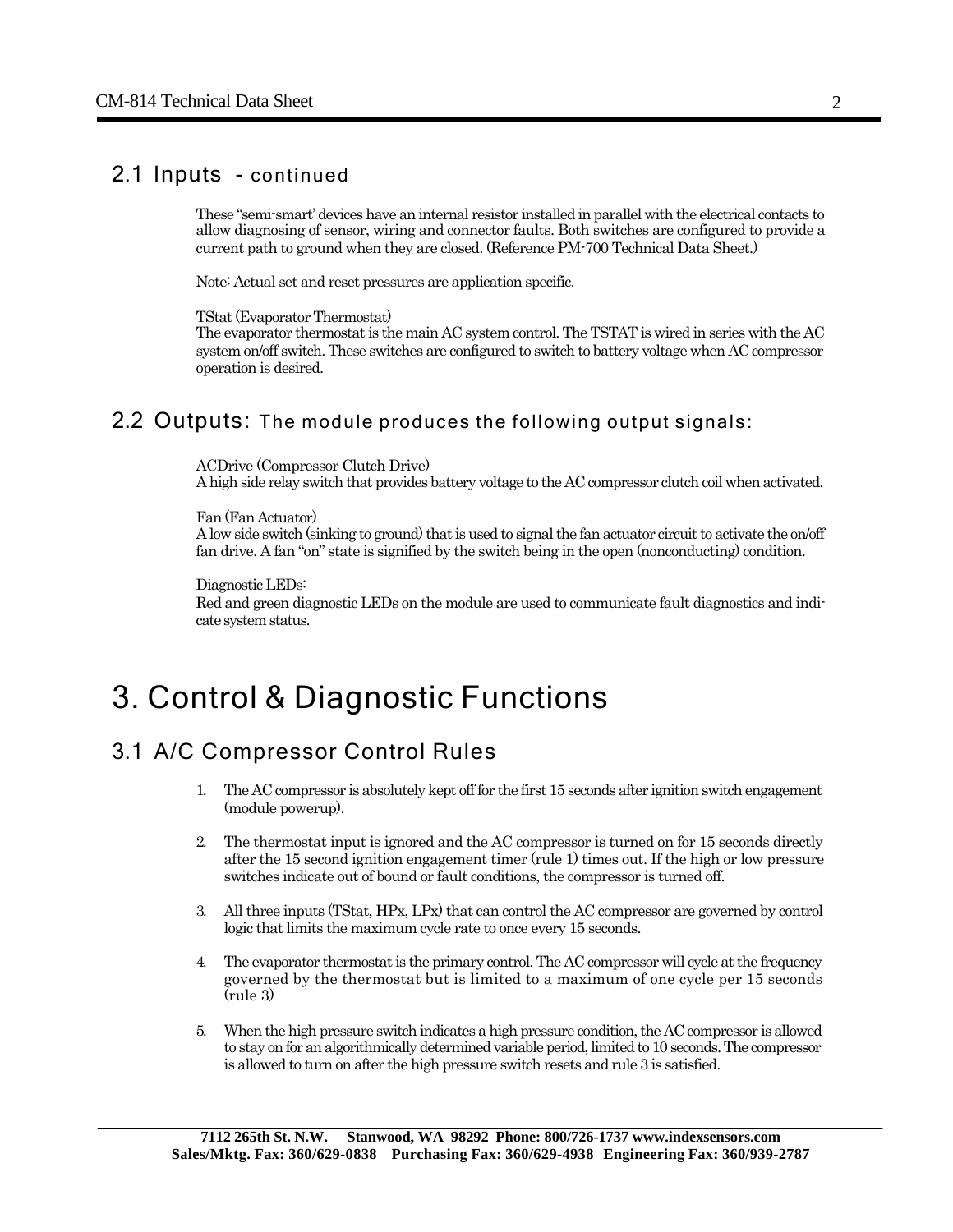#### 3.1 A/C Compressor Control Rules - continued

- 6. When the low pressure switch indicates a low pressure condition, the compressor is turned off. The compressor is allowed to turn on after the low pressure switch resets and rule 3 is satisfied.
- 7. If the supply voltage drops below 11.0 volts, the compressor is turned off. It is allowed to turn on again after there has been sufficient rise in system voltage and rule 3 is satisfied.
- 8. The AC compressor is latched off until the next ignition cycle only if the "Open Clutch" fault occurs.

#### 3.2 Fan Control

1. Fan control is adaptive, dependent upon the frequency of request for operation. Fan timing has a minimum duration of 45 seconds and a maximum duration of three (3) minutes. When the fan is requested, the fan control output is in the "open" state.

#### 3.3 Diagnostic Fault Descriptions

- 1. Static Low Pressure: When the system exhibits states and conditions that are indicative of complete loss of refrigerant, the Static Low Pressure fault is asserted.
- 2. Dynamic Low Pressure: Detected by rapid low pressure switch cycling, this behavior is symptomatic of a partial loss of refrigerant. If the low pressure switch dominates control and tries to cycle the compressor, displaying certain dynamic characteristics, the Dynamic Low Pressure fault is asserted.
- 3. High Pressure: This is detected by monitoring the High Pressure switch activity after the fan has been engaged. This fault can be caused by fan drive failure, debris on the condenser or refrigerant overcharging. If the high pressure switch controls the system with a certain dynamic behavior, the High Pressure fault is asserted.
- 4. Open Clutch: This is detected by sensing the current flow to the AC clutch. If no current flow is sensed when the AC DRIVE is turned on, an open connection to the clutch coil is inferred.
- 5. Shorted Clutch: This is detected by sensing excessive current flowing to the AC clutch coil. This is indicative of either a short in the clutch coil or the wiring from the module to the AC clutch.
- 6. Low Psw open: Indicates that the wiring to the low pressure switch is defective. This can be caused by an unseated connector, break in the wiring harness or moisture intrusion into the connectors or switch.
- 7. High Psw open: Indicates that the wiring to the high pressure switch is defective. This can be caused by an unseated connector, break in the wiring harness or moisture intrusion into the connectors or switch.
- 8. Low Voltage: Indicates a low supply voltage condition. This can be caused by a defective alternator, discharged batteries or excessive electrical loads. This diagnostic is self clearing; the blink code is displayed only while low voltage is present.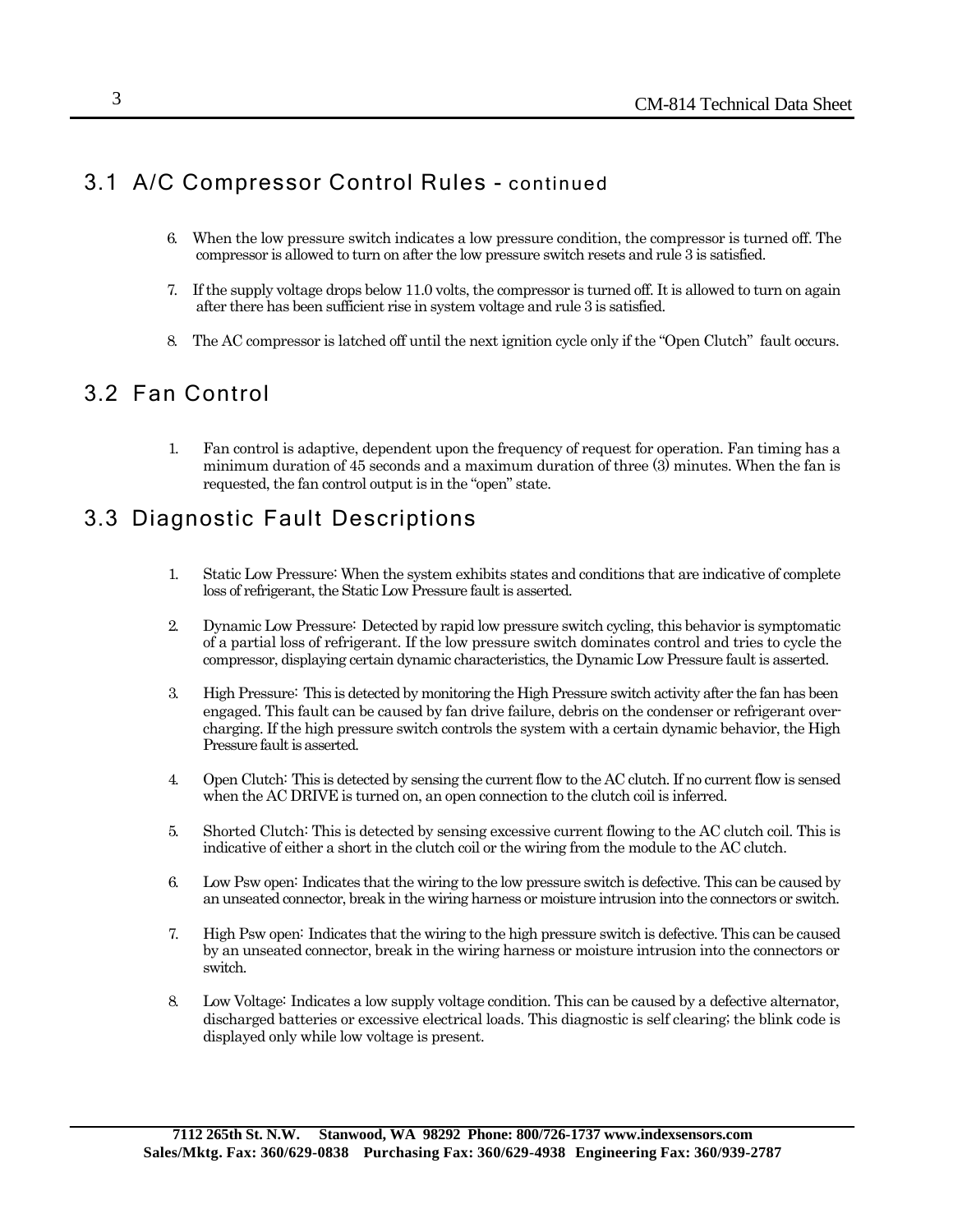#### 3.4 Blink Codes

Communication of diagnostic information is provided by a blinking red LED (Light Emitting Diode) built into the module. When a fault occurs, the corresponding fault code is stored in nonvolatile memory. The module always broadcasts the appropriate blink code until it is cleared.

Since only one blink code can be displayed at time, the fault of highest priority always takes precedence. The Fault Code Table displays the order of priority, name, description and number of blinks associated with each fault. Only the highest priority fault is held in memory. Once the fault is cleared, a new fault must occur to initiate a new blink code. A "blink" is approximately <sup>1</sup>/<sub>4</sub> second in duration. Once the number of blinks have been broadcast, there is a delay time of two seconds before the blink code is repeated.

The blink code is cleared by two methods:

- ? Cycle the ignition switch (One second on, one second off) for four (4) consecutive cycles.
- ? Self clearing based on the persistence of the fault. If a fault condition occurs once and does not repeat, the fault code is held for an extended period of time and then cleared. If the fault is repetitive, it will always be retained in memory until the problem is rectified.

| Priority       | <b>Fault Code Name</b>     | <b>Fault Description</b>         | <b>LED Blinks</b>            |
|----------------|----------------------------|----------------------------------|------------------------------|
| $\mathbf{1}$   | <b>Static Low Pressure</b> | Full loss of charge              | 1                            |
| $\overline{2}$ | Dynamic Low Pressure       | Partial loss of charge           | 1                            |
| 3              | <b>High Pressure</b>       | Overcharge, blocked<br>condenser | $\overline{2}$               |
| $\overline{4}$ | Open Clutch                | Clutch wire open                 | 3                            |
| 5              | Shorted Clutch             | Shorted Clutch Coil              | 3                            |
| 6              | Low Psw open               | Cut wire to Low Psw              | $\overline{4}$               |
| 7              | High Psw open              | Cut wire to High Psw             | $\overline{4}$               |
| 8              | Low Voltage                | Low battery voltage              | Rapid Green                  |
| 9              | NO FAULTS                  | No faults, module<br>functional  | Red off,<br>Green slow blink |

#### Fault Code Table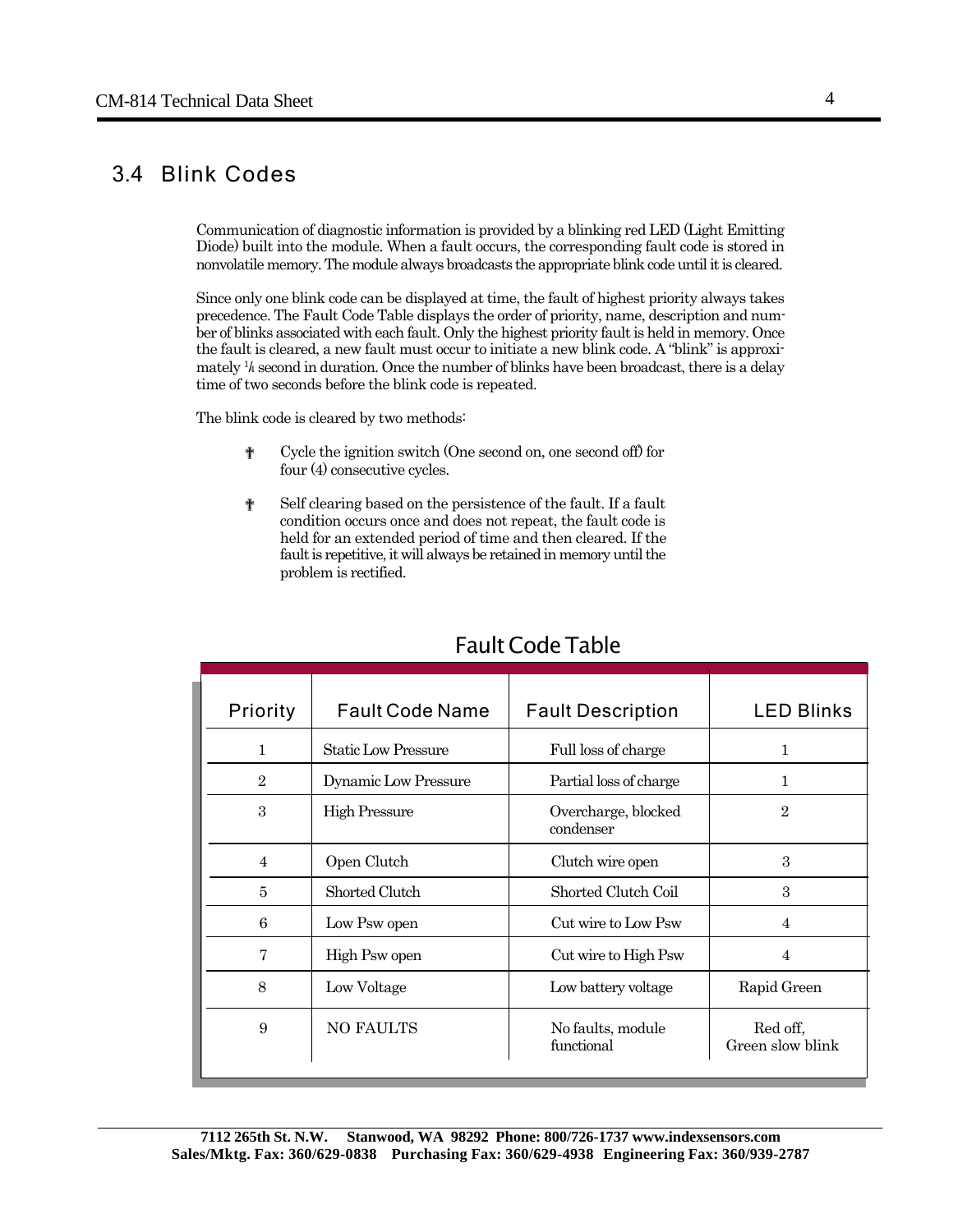## 4. Mechanical Specifications

#### **General Description:**

The module is designed to be mechanically rugged for survival in the underhood heavy duty commercial vehicle environment. The unit is potted in an epoxy compound that provides a thorough environmental seal and enhanced heat sinking for electrical components.

| Dimensions:      |                                                                        |  |  |  |  |
|------------------|------------------------------------------------------------------------|--|--|--|--|
| Housing          | Refer to CM814 Specification Drawing                                   |  |  |  |  |
| Material/finish: | Refer to CM814 Specification Drawing                                   |  |  |  |  |
| Mounting:        | Dual fasteners, .375" diameter; mounting<br>torque 37 ft-lbs., maximum |  |  |  |  |
| Encapsulation:   | Epoxy Resin                                                            |  |  |  |  |
| Wires:           | 18 gauge, color coded, SXL insulation                                  |  |  |  |  |
| Connectors:      | Customer specified, refer to CM814<br>Specification Drawing            |  |  |  |  |
| Marking:         | Part/Model number, traceable to<br>date of manufacture                 |  |  |  |  |
| Weight:          | $0.55$ lb. $(8.80z)$                                                   |  |  |  |  |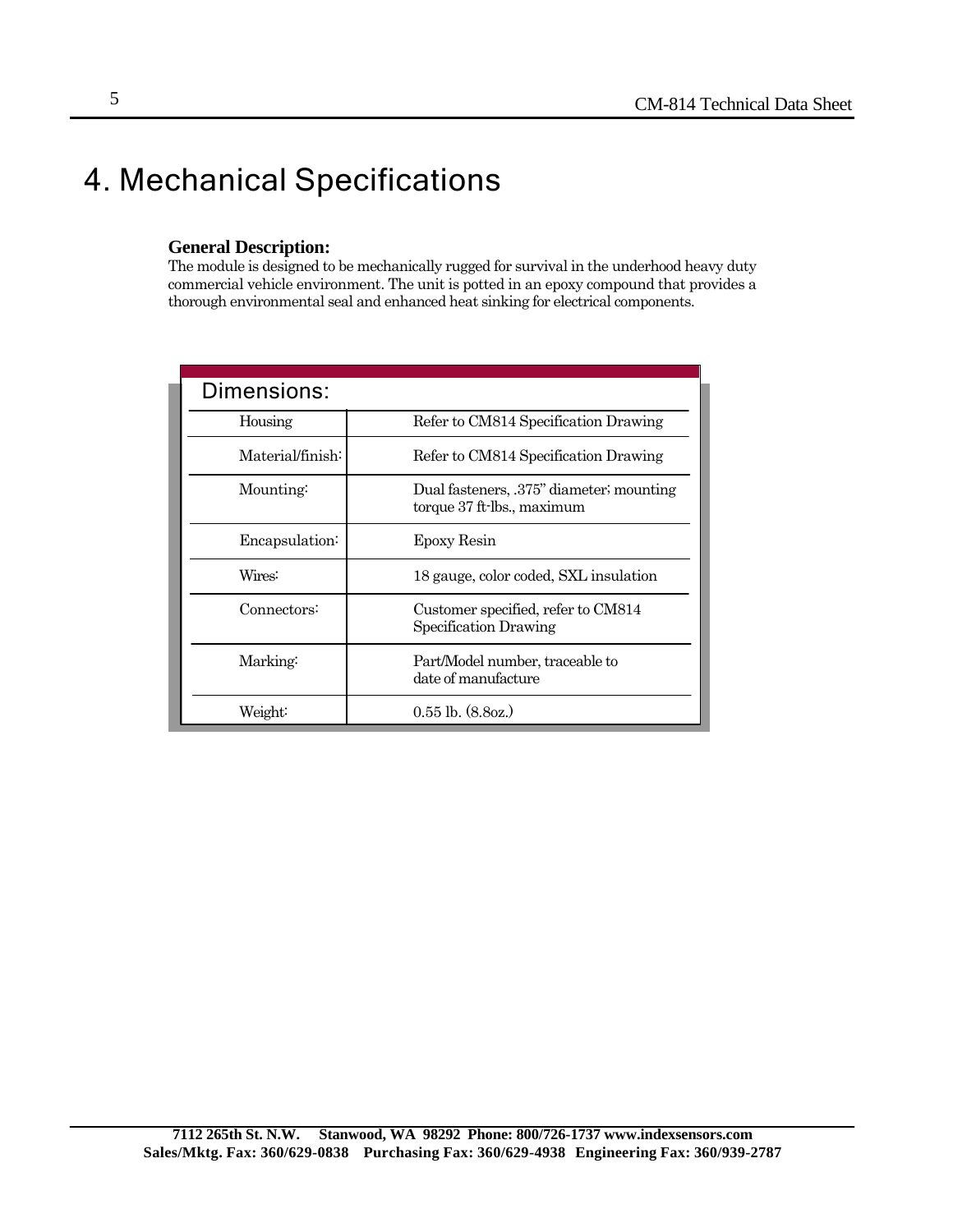## 5. Electrical Specifications

The module must be wired into the ignition circuit (NOT continuously powered) and must have a 7.5 amp fuse in series with the power lead of the module.

#### 5.1 Parametric Specifications

Applicable over full operating temperature range:  $-40$  to  $212\text{°F}$  ( $-40$  to  $100\text{°C}$ )

| Parameter                         | Min      | Typ  | Max  | Units        |
|-----------------------------------|----------|------|------|--------------|
| Supply Voltage note 1             | 10.0     | 13.5 | 16.0 | <b>Volts</b> |
| Supply Voltage note 2             |          |      | 24.0 | Volts        |
| Supply Current (no load)          |          |      | 50.0 | mAmps        |
| Load (AC clutch drive)            | 3.0      | 4.0  |      | Ohms         |
| Load (AC clutch drive)            |          | 0.1  | 0.20 | Henries      |
| Load energy $\frac{1}{6}$ L $I^2$ |          |      | 1.5  | Joules       |
| Relay contact voltage drop        |          | 0.04 | 0.10 | <b>Volts</b> |
| Load (Fan actuator circuit)       | 13.0     |      |      | Ohms         |
| Load (Fan actuator circuit)       |          |      | 80.0 | mHenries     |
| Input Debounce delay              | 0.3      |      | 1.1  | Seconds      |
| Open Clutch sense current         | 0.15     | 0.5  | 1.27 | Amps         |
| Shorted Clutch cut out resistance | 1.7      |      | 2.4  | Ohms         |
| Voltage Cutout off threshold      | 10.8     | 11.0 | 11.2 | Volts        |
| TSTAT on range                    | 5.0      |      | VIGN | Volts        |
| TSTAT off range                   | $\Omega$ |      | 1.0  | Volts        |

Notes: (1) Continuous operation, (2) Absolute maximum; two minute duration, (3) All voltages referenced to ground lead of device.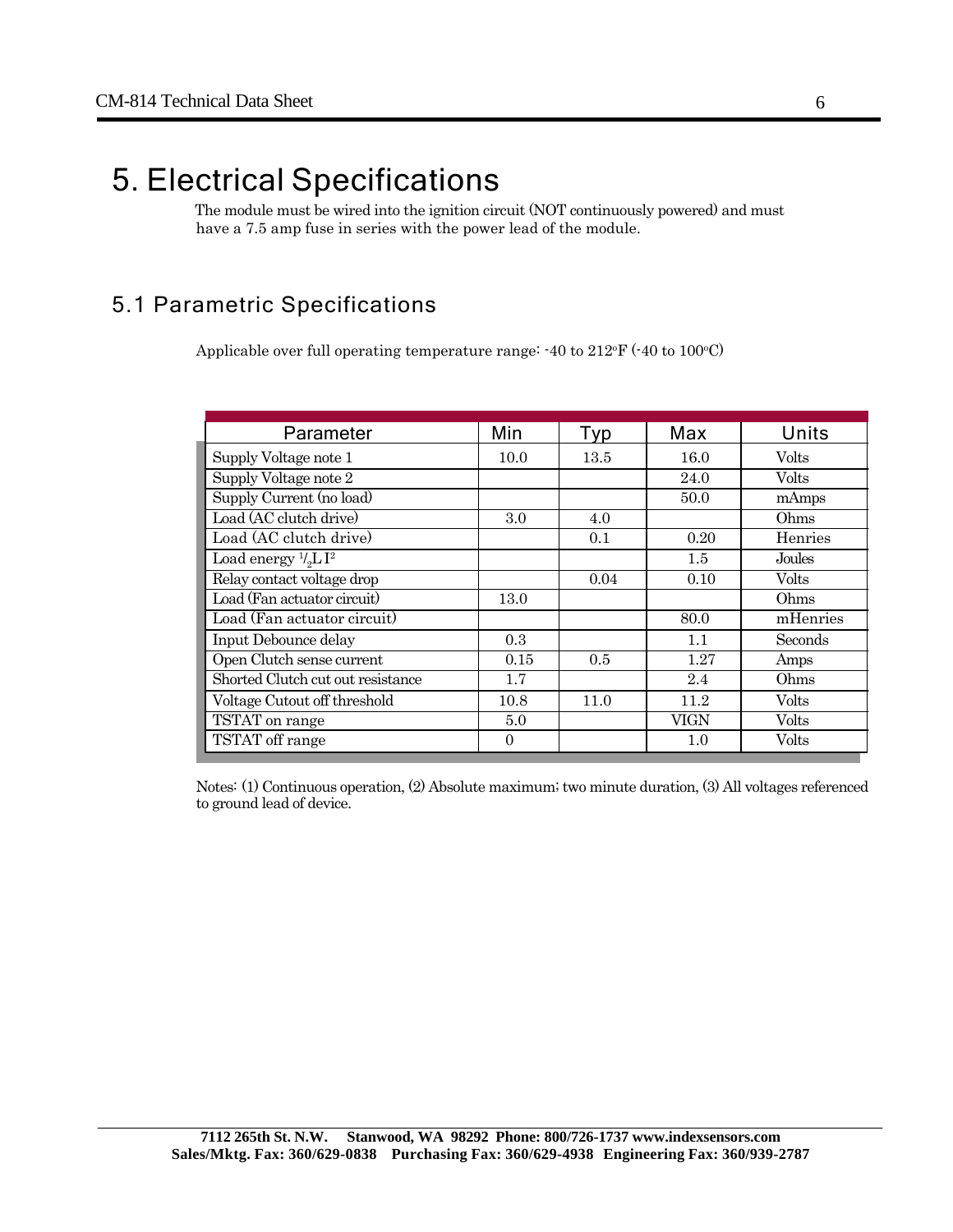## 6. Environmental Specifications

Operating Temperature:  $-40 \text{ to } 212 \text{°F}$  ( $-40 \text{ to } 100 \text{°C}$ ) Exposure Temperature:  $-40 \text{ to } 230$ °F ( $-40 \text{ to } 110$ °C)

#### 6.1 Electrical Design Compliance

The CM813 will withstand, without permanent damage or subsequent degradation to perfor mance, the following conditions:

<sup>†</sup> Reverse polarity; 16 VDC indefinitely  $\qquad \bullet$  Overvoltage; 24 VDC for two minutes **P** Load Dump, 120 V peak **P** ESD: 15kv

The device will not suffer any permanent damage and will be functional during the application of the following stimuli:

- 
- **P** RFI: 50V/m 25 to 30 Mhz
- ? RFI: 20V/m 1MHz to 1Ghz ? EMI: Power supply noise, mutual coupling

#### 6.2 Mechanical Design Compliance

| Shock:                                                                                        | Drop test onto concrete, six feet onto each of three mutually orthogonal<br>surfaces.                                                                                                                                                                                          |  |  |
|-----------------------------------------------------------------------------------------------|--------------------------------------------------------------------------------------------------------------------------------------------------------------------------------------------------------------------------------------------------------------------------------|--|--|
| Vibration:                                                                                    | Swept sine wave, three orthogonal planes, 10 to 2,000 Hz, 1 inch peak<br>displacement, 6G maximum.                                                                                                                                                                             |  |  |
| Pressure<br>Wash Immunity:                                                                    | 1,100 psi, temperature of $140^{\circ}$ F, spray nozzle 6-10 inches from unit.                                                                                                                                                                                                 |  |  |
| Chemical<br>Immersion:                                                                        | Unit will be resistant to external or operational damage from 24 hour<br>immersion into the following:<br>Water<br>Diesel Fuel<br>Engine Oil<br>Transmission Fluid<br>Gasoline<br>Degreaser<br>Brake Fluid<br>Antifreeze/Water solution<br>Kerosene<br>Windshield Washer Fluid |  |  |
| Corrosion<br>Sprayed with the following substances<br>Salt Water, Battery Acid<br>Resistance: |                                                                                                                                                                                                                                                                                |  |  |

## 7. Product Life

The design service life for the CM814 is five years. Typical life will be in excess of five years, based on module "on" time of 4,100 hours per year. Product warranty for the CM814 and PM-700 pressure switches will be established though the Index sales and marketing department.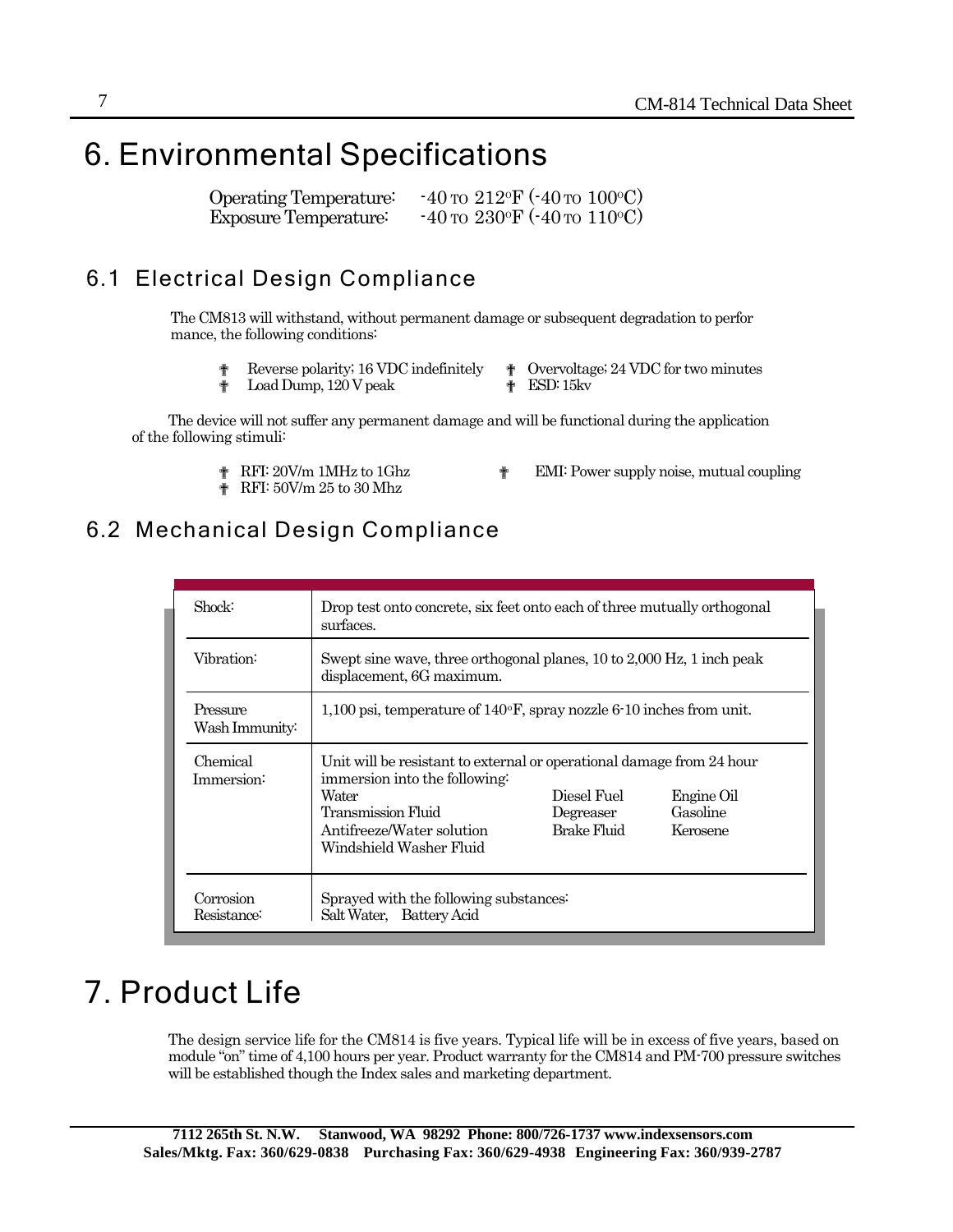#### **Testing the CM-814 Module**

Pin A (yellow/black): High pressure switch return. The switch has a 2.49k ohm resister built into the header, the switch is normally in the closed position. When pressure rises above 300psi the switch will activate the engine fan through the control module. If the wire is disconnected or opened, the control module will disengage the A/C clutch and will activate the red LED to blink four consequtive times.

**Pin B (white/black):** Low pressure switch return. The switch has a 2.49k ohm resister built into the header, with a full charge of refrigerant the switch is in the open position. If the pressure switch closes due to the pressure dropping below 10psi or a loss of refrigerant, the A/C clutch will disengage. If the wire is disconnected or opened, the control module will disengage the A/C clutch and will activate the red LED to blink four consecutive times.

Pin C (Black): Control module ground. All voltage checks must be grounded at this pin. If the wire is disconnected or opened, system will not function.

Pin D (Dark Blue): A/C compressor clutch ground return.

Pin E (Red): A/C compressor clutch coil drive. An open, shorted wire, or shorted compressor clutch in this circuit causes the control module to disengage the A/C clutch and activate the red LED to blink three consecutive times. The A/C compressor will be latched

off until the next ignition cycle in the event of an open clutch. (This diagnostic is not self clearing. You must cycle the ignition switch four times to clear the fault.)

Pin F (Red): Control module supply voltage, ignition switched. If voltage drops below 10.0 volts, the LED will not illuminate. The low voltage signal is also detected in this circuit. This can be caused by a defective alternator, discharged batteries or excessive electrical loads. This diagnostic is self clearing, the blink code is displayed only while low voltage is present. If the wire is disconnected or has an open circuit, the system will not function.

Pin G (orange): Engine fan actuator circuit. A ground signal is provided in this ciruit to either an engine ECM or a fan solenoid valve to keep the engine fan off. When the high pressure switch switches to an open state, (pressure rising above 300psi) it will remove the ground from this circuit causing the engine fan to engage. Depending on the control module, the fan control is adaptive, depending upon the frequency of the request for operation. Fan timing has a minimum duration of 45 seconds and a maximum of three minutes. If the wire is disconnected or open, the engine fan runs continuosly.

Pin H (green): Evaporator thermostat and A/C on/off input. The evaporator thermostat is the main A/C system control. The t-stat is wired in a series with the A/C system on/off switch. These switches are configured to switch battery voltage when A/C operation is requested. If the wire is disconnected or opened, the system will not function. The control module will not know there is a problem.

Pin J (white): Low pressure switch. The switch has a 2.49k ohm resister built into the header. With a full charge of refrigerant, the switch is in the open position. If the pressure switch closes due to the pressure dropping below 10psi or a loss of refrigerant, the A/C will disengage. If the wire is disconnected

or opened, the control module will disengage the A/C clutch and will activate the red LED to blink four consecutive times.

**Pin K (yellow):** High pressure switch. The switch has a 2.49k ohm resister built into the header, the switch is normally in the closed position. When pressure rises above 300psi the switch will activate the engine fan through the control module. If the wire is disconnected or opened, the control module will disengage the A/C clutch and will activate the red LED to blink four consecutive times.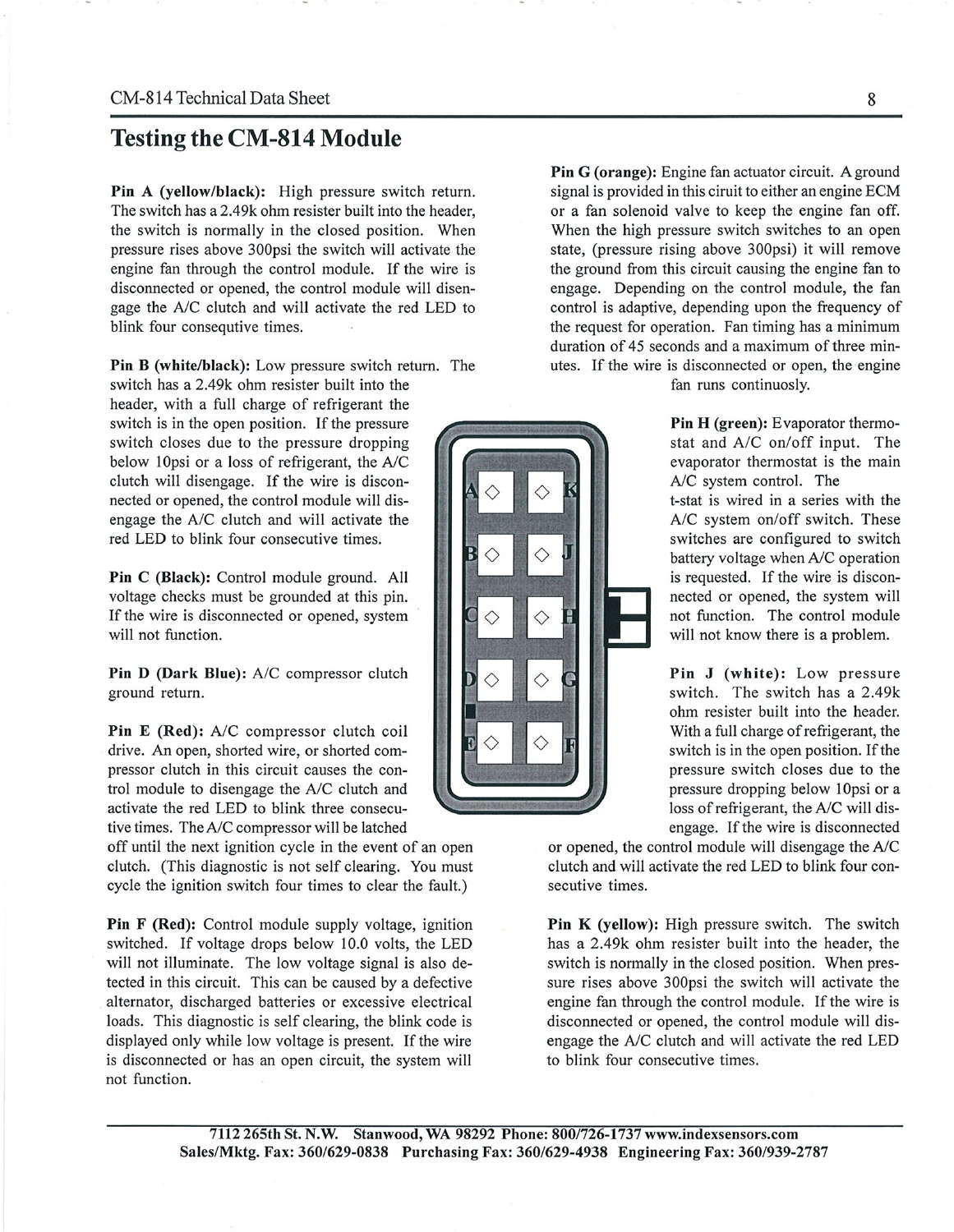#### BLINK CODES

| Slow Green:<br><b>Fast Green:</b><br>One Red Blink:<br>Two Red Blinks:<br>Three Red Blinks: | Unit is functioning properly<br>Low System voltage<br>Loss of refrigerant<br>Fan failure or external condenser blockage<br>Voltage drop out, open or shorted wire to compressor clutch |
|---------------------------------------------------------------------------------------------|----------------------------------------------------------------------------------------------------------------------------------------------------------------------------------------|
| Four Red Blinks:                                                                            | Open wire in pressure switch circuit                                                                                                                                                   |
|                                                                                             |                                                                                                                                                                                        |

| Condition                                                              | Definition                                                                                                                                | Possible Cause                                                                                                            | Action                                                                                                                                                                                                                                          |
|------------------------------------------------------------------------|-------------------------------------------------------------------------------------------------------------------------------------------|---------------------------------------------------------------------------------------------------------------------------|-------------------------------------------------------------------------------------------------------------------------------------------------------------------------------------------------------------------------------------------------|
| Slow flashing green<br>light.                                          | Two seconds on, 1/4<br>second off.                                                                                                        | Unit is functioning prop-<br>erly.                                                                                        | No action needed.                                                                                                                                                                                                                               |
| Rapid flashing green<br>light.                                         | Low system voltage,<br>indicates low supply<br>voltage condition.<br>Voltage has dropped<br>below 11.0 volts.                             | Possibly caused by a<br>defective alternator,<br>discharged batteries, poor<br>ground or an excessive<br>electrical load. | Check voltage at the control harness<br>by probing pins 4 (ground) and 2<br>(power). If voltage is less than 11.0<br>volts start checking for voltage drops<br>or a poor ground.                                                                |
| Ignition on, LEDs not<br>flashing on control<br>module or no lights on | Control module not<br>receiving battery voltage.                                                                                          | Fuse or circuit breaker<br>blown.                                                                                         | Repair fuse or reset circuit breaker.                                                                                                                                                                                                           |
| module.                                                                |                                                                                                                                           | Broken power or ground<br>wire to control module.                                                                         | Repair wiring.                                                                                                                                                                                                                                  |
|                                                                        |                                                                                                                                           | Defective control module.                                                                                                 | Replace control module.                                                                                                                                                                                                                         |
| Red light flashing one<br>blink in sequence.                           | Low pressure fault. This<br>is detected by monitoring<br>the ambient temperature<br>and switching activity of<br>the low pressure switch. | A partial or total loss of<br>refrigerant.                                                                                | Install service guages and check<br>system for leaks.                                                                                                                                                                                           |
|                                                                        |                                                                                                                                           | A defective low pressure<br>switch.                                                                                       | Disconnect the low side pressure<br>switch connector and measure the<br>resistance value of the switch. If<br>the resistance shows 2.49k ohms,<br>switch is operating properly. If<br>resistance shows less than 5 ohms,<br>replace the switch. |
|                                                                        |                                                                                                                                           | Bad Schrader valve stem.                                                                                                  | Verify with the gauge set. Replace if<br>necessary.                                                                                                                                                                                             |
|                                                                        |                                                                                                                                           |                                                                                                                           | NOTE: This check must be done with<br>the switch installed on the vehicle and<br>the ignition in the off position and<br>proper charge.                                                                                                         |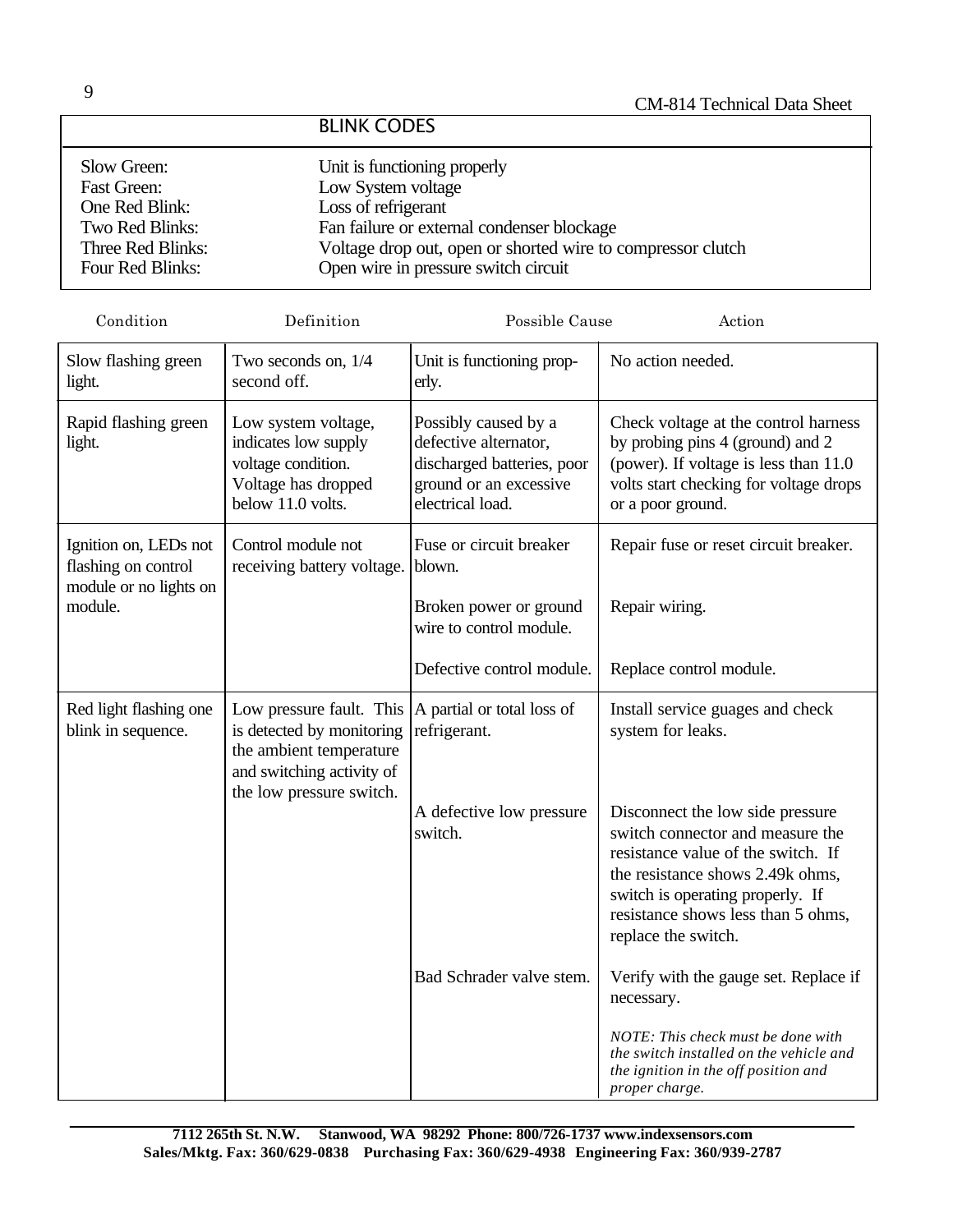#### CM-814 Technical Data Sheet

| Condition                                          | Definition                                                                                                                                                                                                                  | Possible Cause<br>Action                                                                                                  |                                                                                                                                                                                                                                                                                                                                                                                                                                                                                                                                                            |  |
|----------------------------------------------------|-----------------------------------------------------------------------------------------------------------------------------------------------------------------------------------------------------------------------------|---------------------------------------------------------------------------------------------------------------------------|------------------------------------------------------------------------------------------------------------------------------------------------------------------------------------------------------------------------------------------------------------------------------------------------------------------------------------------------------------------------------------------------------------------------------------------------------------------------------------------------------------------------------------------------------------|--|
| Red light flashing<br>two blinks in se-<br>quence. | High pressure fault. The<br>system is exhibiting<br>abnormally high pressure<br>activity.                                                                                                                                   | Overcharge of refrigerant<br>system.                                                                                      | Reclaim refrigerant and charge.                                                                                                                                                                                                                                                                                                                                                                                                                                                                                                                            |  |
|                                                    |                                                                                                                                                                                                                             | Fan drive failure.                                                                                                        | Inspect proper operation of solenoid valve/<br>relay and/or related components.                                                                                                                                                                                                                                                                                                                                                                                                                                                                            |  |
|                                                    |                                                                                                                                                                                                                             | Blocked air flow through<br>the condenser.                                                                                | Remove restriction from condenser.                                                                                                                                                                                                                                                                                                                                                                                                                                                                                                                         |  |
| Red light flashing<br>three in sequence.           | Open wire to A/C clutch.<br>Detected by inadequate<br>current through the<br>compressor clutch.<br>If no current is sensed<br>when the A/C drive is<br>turned on, an open<br>connection to the clutch<br>coil is indicated. | A break in the wiring<br>between the control module<br>and the A/C compressor<br>clutch or a break in the<br>clutch coil. | With the use of an ohm meter, check the<br>resistance<br>of the clutch coil. If the reading is less<br>than 2.8 ohms, replace the clutch.                                                                                                                                                                                                                                                                                                                                                                                                                  |  |
|                                                    | Shorted wire or shorted<br>A/C clutch. Detected by<br>excessive current<br>thorugh the compressor<br>clutch.                                                                                                                | This is indicative of either a<br>shorted clutch coil or<br>shorted wiring to the<br>clutch.                              | On the truck harness side of the 10 pin<br>connetor verify the resistance between<br>pins D and E is either greater than 5 ohms<br>for an open clutch condition or less than 2<br>ohms for a shorted clutch condition.<br>Next, check for a bad clutch or bad clutch<br>ground. If clutch resistance is greater<br>than 5 ohms to ground, verify the ground<br>connection before replacing the clutch. If<br>clutch resistance is less than 2 ohms<br>replace the clutch. If the clutch is OK<br>locate the opened frayed or shorted wiring<br>and repair. |  |
|                                                    | <b>Fluctuating battery</b><br>voltage.                                                                                                                                                                                      | Fluctuation of greater than<br>one volt caused by a<br>defective voltage regulator.                                       | Replace alternator / regulator unit.                                                                                                                                                                                                                                                                                                                                                                                                                                                                                                                       |  |
| Red light flashing<br>four blinks in<br>sequence.  | Opening in wiring<br>harness to high or low<br>pressure switches.                                                                                                                                                           | Unseated connector.<br>Break between wiring                                                                               | Check both the module and the pressure<br>switch connectors for loose pins.<br>Check connector seals for integrity.                                                                                                                                                                                                                                                                                                                                                                                                                                        |  |
|                                                    |                                                                                                                                                                                                                             | harness and pressure<br>switch.                                                                                           |                                                                                                                                                                                                                                                                                                                                                                                                                                                                                                                                                            |  |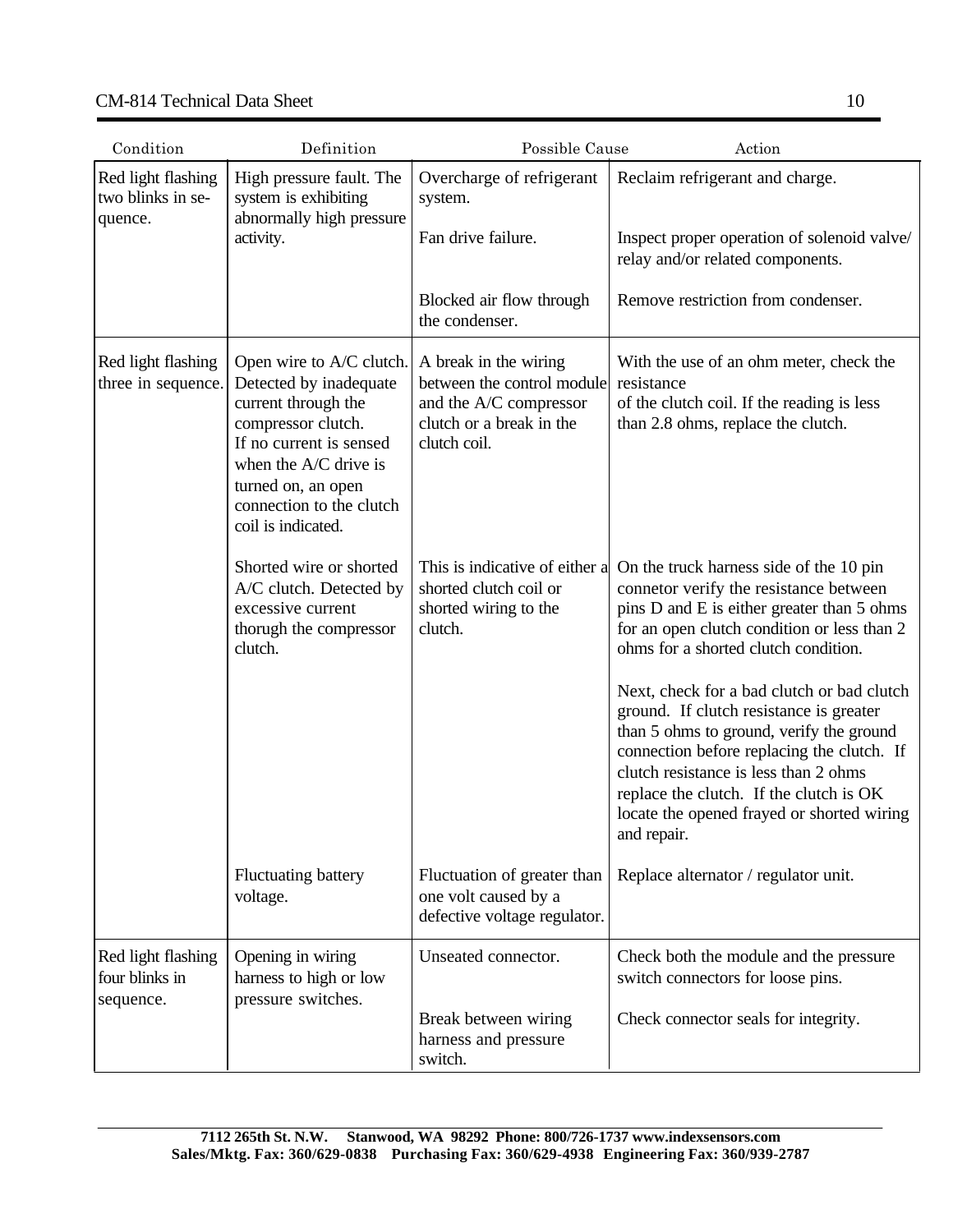| Condition                                                                                                                                                        | Definition                                                                                                    | Possible Cause                                                                                                                                      | Action                                                                                                                                                                                                                                                                                                  |
|------------------------------------------------------------------------------------------------------------------------------------------------------------------|---------------------------------------------------------------------------------------------------------------|-----------------------------------------------------------------------------------------------------------------------------------------------------|---------------------------------------------------------------------------------------------------------------------------------------------------------------------------------------------------------------------------------------------------------------------------------------------------------|
|                                                                                                                                                                  |                                                                                                               | Moisture intrusion into the<br>connectors or switch.                                                                                                | Check pressure switch circuits for<br>continuity.                                                                                                                                                                                                                                                       |
|                                                                                                                                                                  |                                                                                                               |                                                                                                                                                     | In a properly charged system: Discon-<br>nect the high pressure switch and verify<br>the resistance between the switch's two<br>contacts is less than 5 ohms.<br>Disconnect the low pressure switch and<br>verify the resistance between the<br>switch's two contacts id between 2.4K<br>and 2.6K ohms. |
|                                                                                                                                                                  |                                                                                                               | The use of a non-Index<br>pressure switch.                                                                                                          | Install the correct pressure switch.                                                                                                                                                                                                                                                                    |
| A/C clutch not engaging<br>during the first 15<br>seconds after ignition is<br>turned on.                                                                        |                                                                                                               | Unit is functioning prop-<br>erly. Regardless of A/C<br>system state at start up,<br>the A/C clutch is disen-<br>gaged for the first 15<br>seconds. |                                                                                                                                                                                                                                                                                                         |
| At ignition turn on with<br>A/C controls set to the<br>on position, compressor<br>is off for 15 seconds, on<br>for 15 seconds, then<br>remains off indefinitely. | No voltage on the A/C<br>ON / Evaporator ther-<br>mostat circuit. Pin H of<br>the truck harness<br>connector. | Defective A/C ON /<br>Evaporator thermostat<br>circuit.                                                                                             | With the ignition on and the A/C switch<br>on and the evaporator core temperature<br>above 50 degrees there should be<br>system voltage on the truck harness<br>connector at the A/C ON / Evaporator<br>thermostat pin.                                                                                 |
|                                                                                                                                                                  |                                                                                                               |                                                                                                                                                     | Check for a bad A/C On switch.                                                                                                                                                                                                                                                                          |
|                                                                                                                                                                  |                                                                                                               |                                                                                                                                                     | Check for break in wiring between A/C<br>On switch and the evaporator thermo-<br>stat.                                                                                                                                                                                                                  |
|                                                                                                                                                                  |                                                                                                               |                                                                                                                                                     | Check for bad evaporator thermostat.                                                                                                                                                                                                                                                                    |
|                                                                                                                                                                  |                                                                                                               |                                                                                                                                                     | Check for break in wiring between the<br>evaporator thermostat and the APAds<br>module.                                                                                                                                                                                                                 |
|                                                                                                                                                                  |                                                                                                               |                                                                                                                                                     | Check for bad A/C relay.                                                                                                                                                                                                                                                                                |
| At start up, after 15<br>seconds, compressor<br>clutch doesn't engage<br>but engine fan engages.                                                                 | Control module sensing<br>an opening in the high<br>pressure switch circuit.                                  | High side pressure switch<br>failure.                                                                                                               | In a normally pressurized system:<br>Disconnect the high pressure switch. A<br>good switch should measure less than 5<br>ohms. If not, replace the switch.                                                                                                                                              |